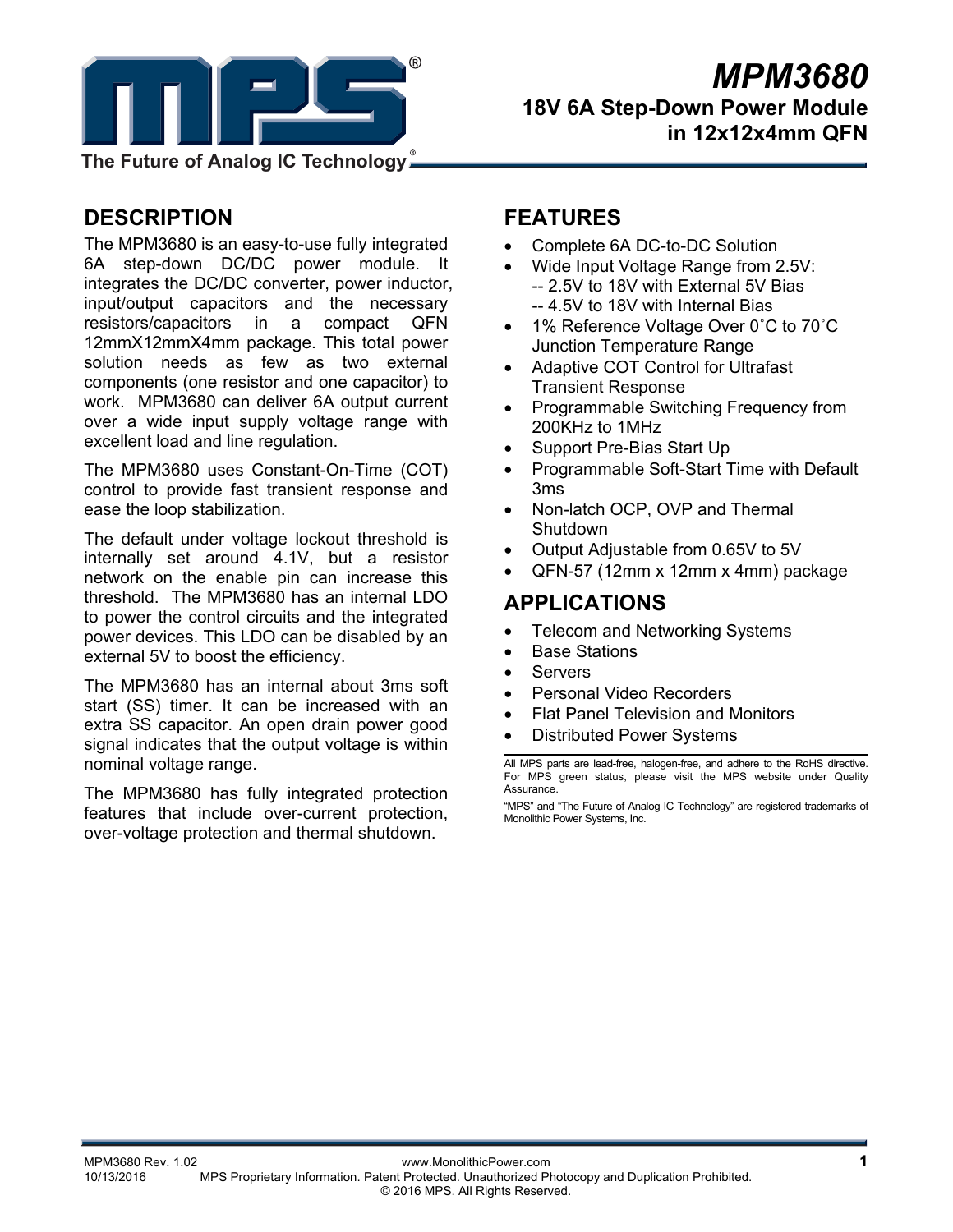

# **TYPICAL APPLICATION**

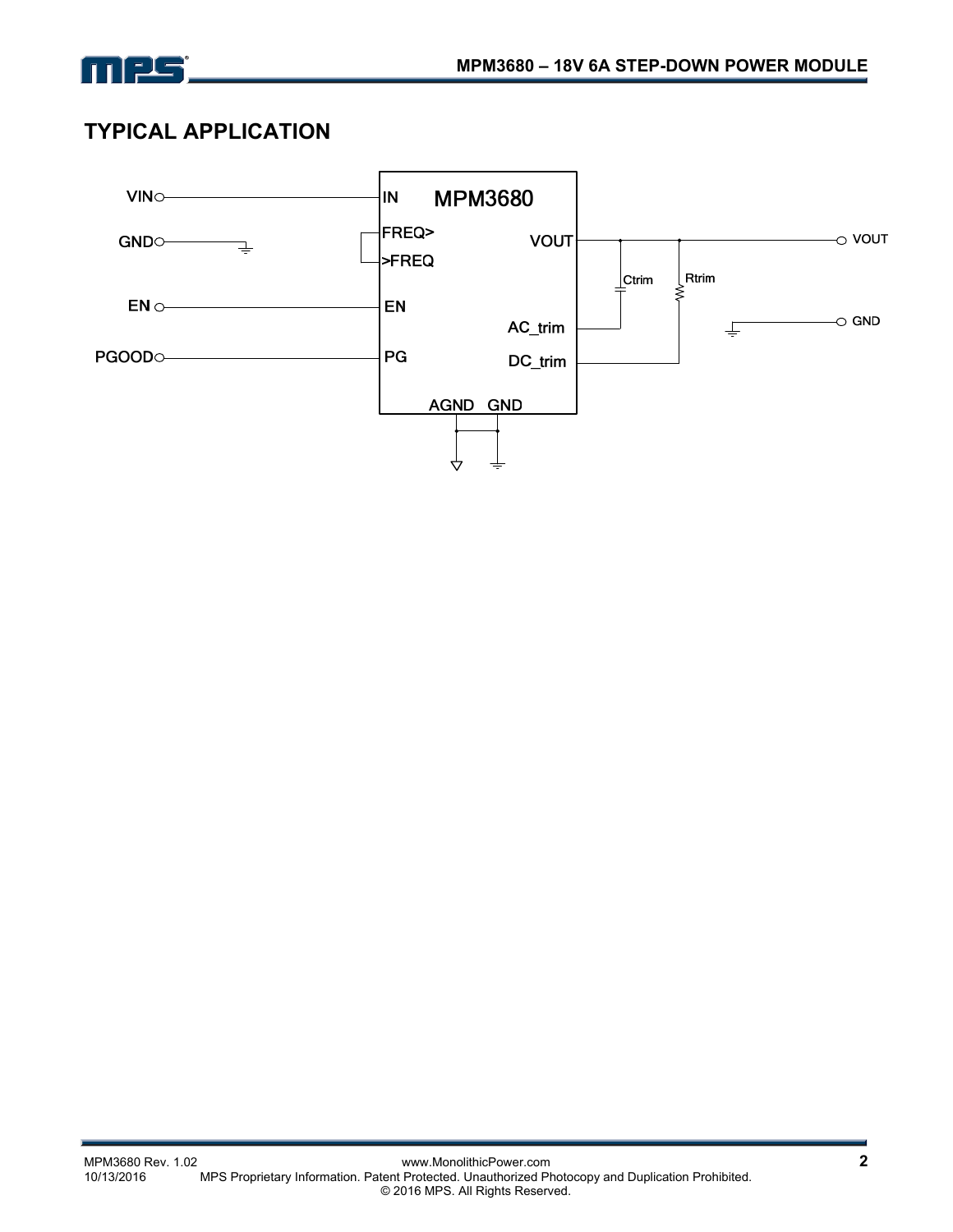

## **ORDERING INFORMATION**

| Part Number* | <b>Top Marking</b>       |           |  |
|--------------|--------------------------|-----------|--|
| MPM3680GRE   | $QFN-57$ (12mmx12mmx4mm) | See Below |  |

# **TOP MARKING**

## MPSYYWW

## MP3680

## LLLLLLLLL

М

MP3680: product code of MPM3680GRE; MPS: MPS prefix; YY: year code; WW: week code: LLL: lot number; M: module;

# **PACKAGE REFERENCE**

**TOP VIEW** 

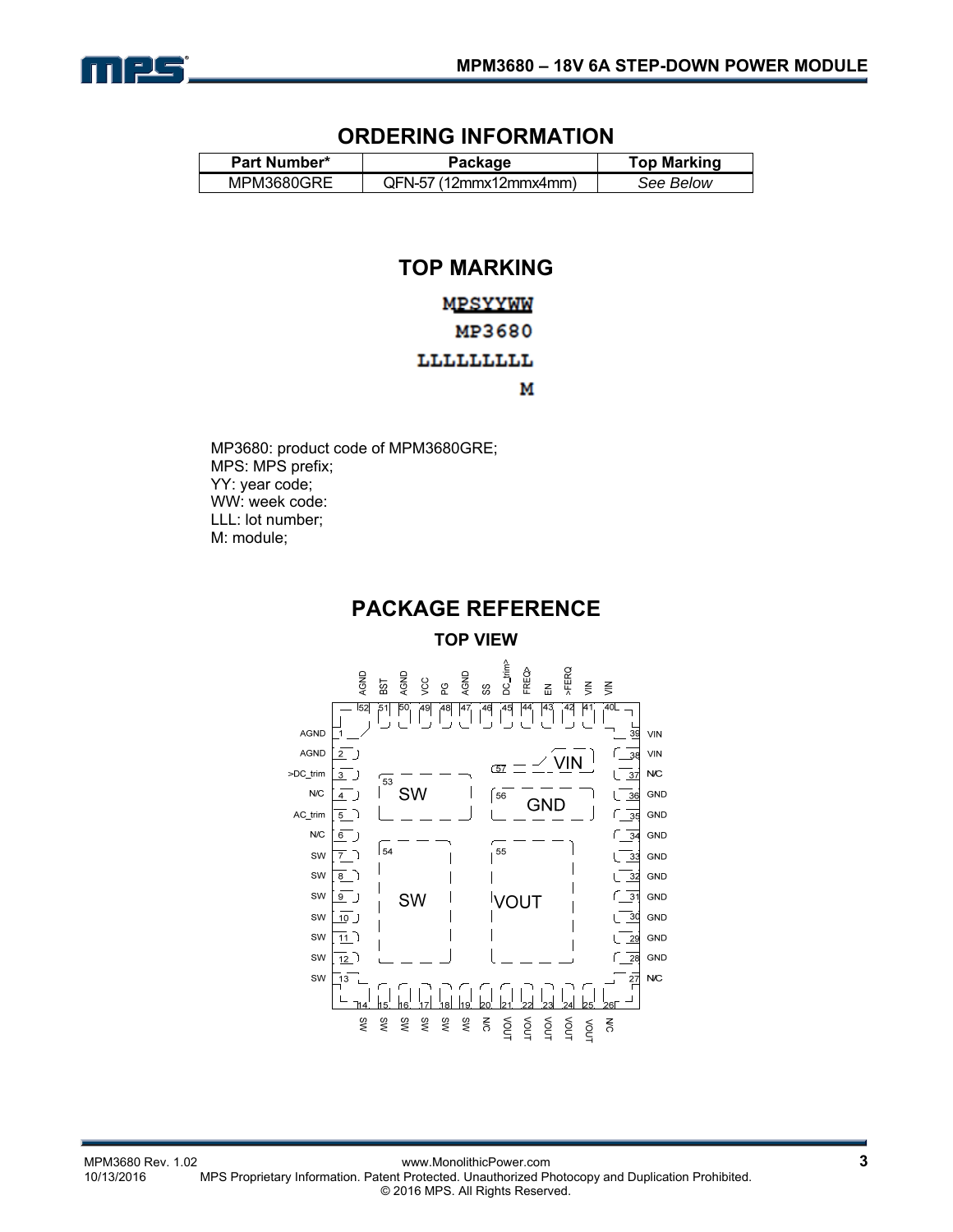

# **ABSOLUTE MAXIMUM RATINGS** (1)

| Supply Voltage V <sub>IN</sub> to GND -0.3V to 21V<br>$V_{\text{SW5 (30ns)}}$ to GND  -3 V to $V_{\text{IN}} + 3V$ or 24V<br>All Other Pins to AGND-0.3V to +6V |  |
|-----------------------------------------------------------------------------------------------------------------------------------------------------------------|--|
| Continuous Power Dissipation $(T_A = +25^\circ)^{(2)}$                                                                                                          |  |
|                                                                                                                                                                 |  |
| Continuous Output Current 8A                                                                                                                                    |  |
|                                                                                                                                                                 |  |
|                                                                                                                                                                 |  |
| Storage Temperature -55°C to +150°C                                                                                                                             |  |
|                                                                                                                                                                 |  |
|                                                                                                                                                                 |  |
|                                                                                                                                                                 |  |
|                                                                                                                                                                 |  |

| Recommended Operating Conditions <sup>(3)</sup> |  |
|-------------------------------------------------|--|
|                                                 |  |
|                                                 |  |
|                                                 |  |
|                                                 |  |
| Junction Temperature-40°C to +125°C             |  |

# *Thermal Resistance* (4) *θJA θJC* QFN-57 (12mmx12mmx4mm)..16.2 .... 6.3.. °C/W

#### **Notes:**

- 1) Exceeding these ratings may damage the device.
- 2) The maximum allowable power dissipation is a function of the maximum junction temperature  $T_J$  (MAX), the junction-toambient thermal resistance  $\theta_{JA}$ , and the ambient temperature TA. The maximum allowable continuous power dissipation at any ambient temperature is calculated by  $P_D$  (MAX) = (T<sub>J</sub>  $(MAX)$ -T<sub>A</sub>)/ $\theta_{JA}$ . Exceeding the maximum allowable power dissipation will cause excessive die temperature.
- 3) The device is not guaranteed to function outside of its operating conditions.
- 4) Measured on JESD51-7, 4-layer PCB.
- 5) Need to get some test data from 1st sample for calibration and evaluation for MSL Level 2.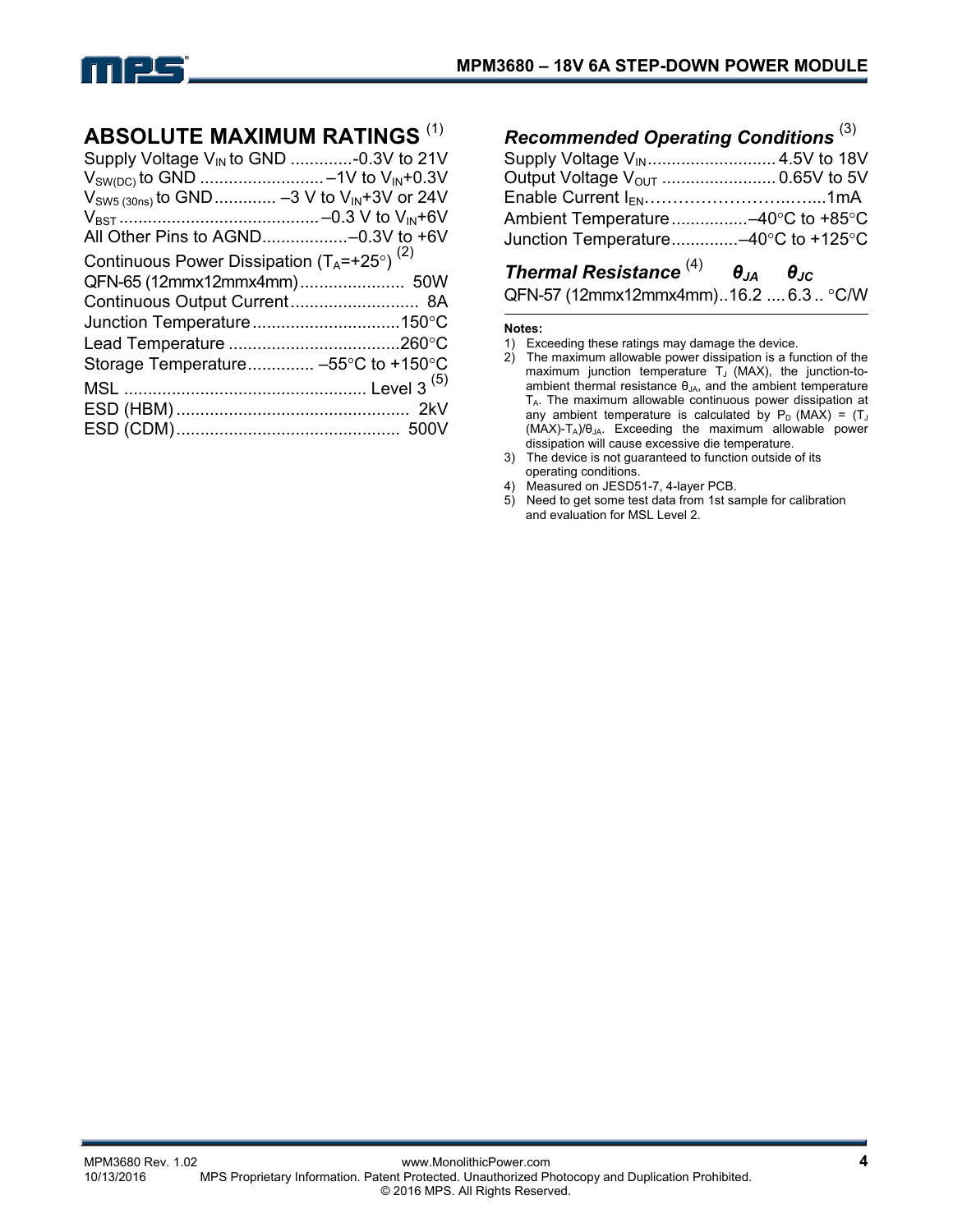

# **ELECTRICAL CHARACTERISTICS**

**V<sub>IN</sub>** = 12V, V<sub>OUT</sub> = 1.2V, R<sub>trim</sub> =10kΩ, C<sub>trim</sub> =560pF, T<sub>J</sub> = 25<sup>o</sup>C, unless otherwise noted.

| <b>Parameters</b>                                                 | <b>Symbol</b>            | <b>Condition</b>                                                      | Min            | <b>Typ</b> | <b>Max</b> | <b>Units</b> |  |  |
|-------------------------------------------------------------------|--------------------------|-----------------------------------------------------------------------|----------------|------------|------------|--------------|--|--|
| <b>Input Voltage Range</b>                                        |                          |                                                                       |                |            |            |              |  |  |
|                                                                   |                          | 5V External VCC                                                       | 2.5            |            | 18         | $\vee$       |  |  |
| Input Voltage Range                                               | $V_{IN}$                 |                                                                       | 4.5            |            | 18         | $\vee$       |  |  |
| <b>Output Voltage</b>                                             |                          |                                                                       |                |            |            |              |  |  |
| Output Voltage Range <sup>(6)</sup>                               | VOUT RANGE               |                                                                       | 0.65           |            | 5          | $\vee$       |  |  |
| Output Voltage Accuracy<br>$($ Load Regulation $)$ <sup>(6)</sup> | $V_{OUT\_DC\_Load}$      | $COUT = 5X47\mu F$ Ceramic,<br>$I_{\text{OUT}} = 0A$ to 6A            |                | ±0.5       |            | %Vout        |  |  |
| Output Voltage Accuracy (Line<br>Regulation) <sup>(6)</sup>       | VOUT_DC_Line             | $COUT = 5X47\mu F$ Ceramic,<br>$V_{IN} = 4.5V$ to 18V, $I_{OUT} = 5A$ | ±0.4           |            |            | %Vout        |  |  |
| <b>Quiescent Current</b>                                          |                          |                                                                       |                |            |            |              |  |  |
| Quiescent Current                                                 | $I_{IN}$                 | $V_{EN} = 2V$ , $V_{FB} = 0.65V$                                      | 700            | 860        | 1000       | uA           |  |  |
| <b>Current Limit</b>                                              |                          |                                                                       |                |            |            |              |  |  |
| <b>Output Current Limit</b>                                       | <b>ILIM</b>              |                                                                       | 12             | 15         | 19         | A            |  |  |
| Switching Frequency <sup>(6)</sup>                                |                          |                                                                       |                |            |            |              |  |  |
| <b>Switching Frequency</b>                                        | $\mathsf{f}_\mathsf{SW}$ | $I_{\text{OUT}} = 5A$                                                 | 400            | 500        | 600        | kHz          |  |  |
| Over-voltage and Under-voltage Protection                         |                          |                                                                       |                |            |            |              |  |  |
| OVP Non-latch Threshold <sup>(7)</sup>                            | VOVP_NON-<br>LATCH       | With negative current limit                                           | 117%           | 120%       | 123%       | $V_{FB}$     |  |  |
| OVP Threshold <sup>(6)</sup>                                      | $V_{OVP}$ TH             | No negative current limit                                             | 127%           | 130%       | 133%       | $V_{FB}$     |  |  |
| UVP Threshold <sup>(6)</sup>                                      | $V_{UVP}$                |                                                                       | 47%            | 50%        | 53%        | $V_{FB}$     |  |  |
| <b>Reference And Soft Start</b>                                   |                          |                                                                       |                |            |            |              |  |  |
|                                                                   |                          | $T_{J}$ = 0°C to +70°C                                                | 608            | 611        | 614        | mV           |  |  |
| Reference Voltage <sup>(8)</sup>                                  | $V_{REF}$                | $T_A = 0$ °C to +120°C                                                | 605            | 611        | 617        | mV           |  |  |
|                                                                   |                          | $T_{\rm d}$ = -40°C to +125°C                                         | 602            | 611        | 620        | mV           |  |  |
| <b>Soft Start Time</b>                                            | $t_{SS}$                 |                                                                       | $\overline{2}$ | 2.8        | 3.6        | ms           |  |  |
| Timer $(6)$                                                       |                          |                                                                       |                |            |            |              |  |  |
| Minimum ON Time                                                   | T <sub>ON MIN</sub>      |                                                                       | 20             | 30         | 40         | ns           |  |  |
| Minimum OFF Time                                                  | TOFF MIN                 |                                                                       | 200            | 360        | 420        | ns           |  |  |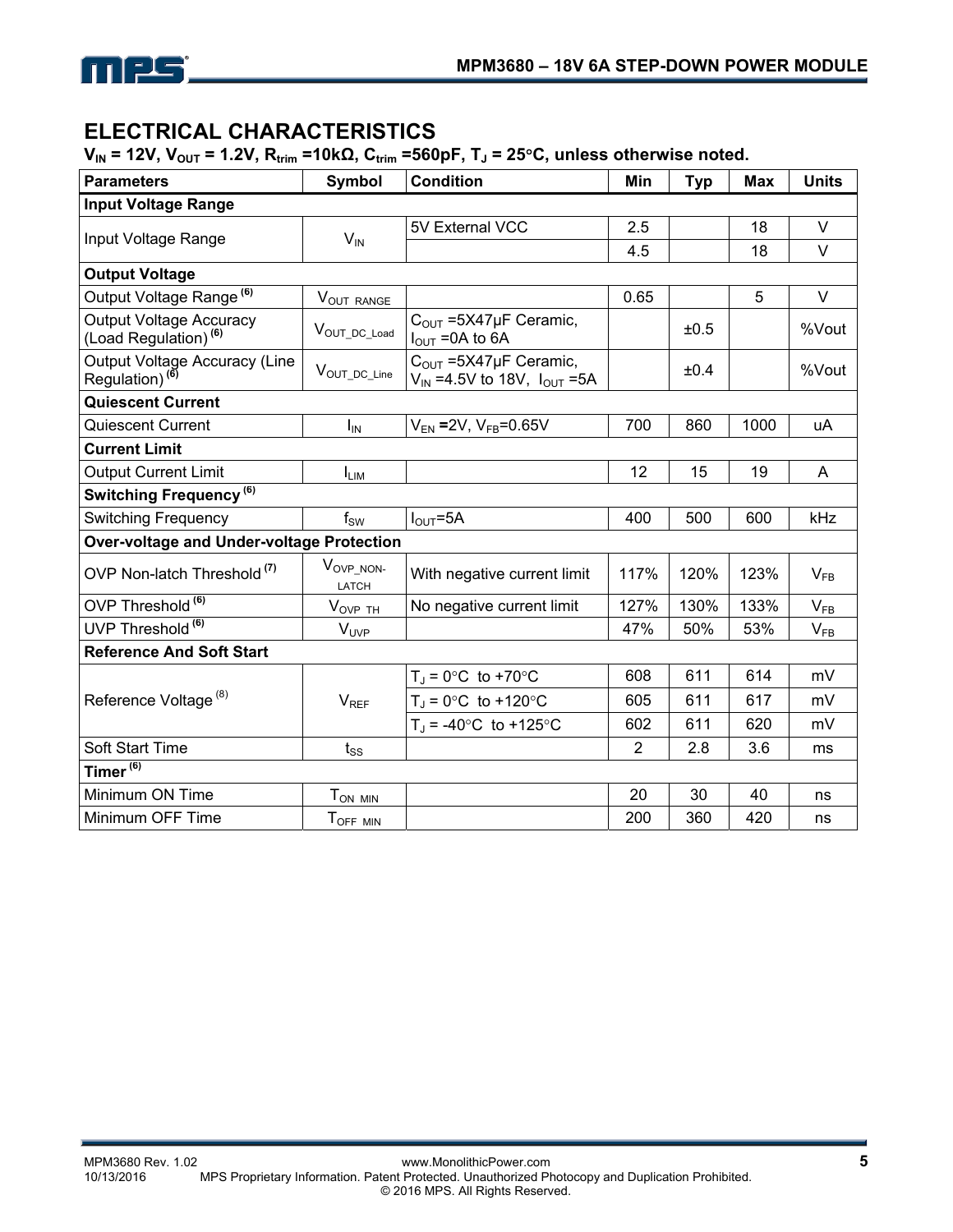

# **ELECTRICAL CHARACTERISTICS**

 $V_{IN}$  = 12V,  $V_{OUT}$  = 1.2V,  $R_{trim}$  =10kΩ,  $C_{trim}$  =560pF,  $T_J$  = 25°C, unless otherwise noted.

| <b>Parameters</b>                                           | Symbol                        | <b>Condition</b>                                                             | Min | <b>Typ</b> | Max | <b>Units</b> |
|-------------------------------------------------------------|-------------------------------|------------------------------------------------------------------------------|-----|------------|-----|--------------|
| <b>Power Good</b>                                           |                               |                                                                              |     |            |     |              |
| Power Good Rising Threshold <sup>(7)</sup>                  | $PGVth-Hi$                    |                                                                              | 87% | 91%        | 94% | $V_{FB}$     |
| Power Good Falling Threshold <sup>(7)</sup>                 | $PG_{Vth-Lo}$                 |                                                                              |     | 80%        |     | $V_{FB}$     |
| Power Good Low to High Delay <sup>(7)</sup>                 | $PG_{\text{Td}}$              |                                                                              |     | 2.5        |     | ms           |
| <b>Power Good Sink Current</b><br>Capability <sup>(7)</sup> | $I_{OL}$                      | $V_{\Omega}$ =600mV                                                          |     |            | 12  | mA           |
| Power Good Leakage Current <sup>(7)</sup>                   | <b>I</b> PG LEAK              | $V_{PG} = 3.3V$                                                              |     | 0.01       |     | uA           |
|                                                             | $V_{OL_100}$                  | $V_{IN} = 0V$ , Pull PGood up to<br>3.3V through a $100K\Omega$<br>resistor. | 500 | 550        | 600 | mV           |
| PG Low-Level Output Voltage                                 | $V_{OL_10}$                   | V <sub>IN</sub> =0V, Pull PGood up to<br>3.3V through a 10KΩ<br>resistor.    | 600 | 650        | 700 | mV           |
| Enable $(7)$                                                |                               |                                                                              |     |            |     |              |
| Enable Input Low Voltage                                    | $VIL_{EN}$                    |                                                                              | 1.1 | 1.3        | 1.5 | V            |
| <b>Enable Hysteresis</b>                                    | 250<br>$V_{EN-HYS}$           |                                                                              |     |            | mV  |              |
| <b>Enable Input Current</b>                                 | $I_{EN}$                      | $V_{EN}$ = 2V                                                                |     | 0          |     | μA           |
| VCC Regulator <sup>(7)</sup>                                |                               |                                                                              |     |            |     |              |
| VCC Under Voltage<br>Lockout<br><b>Threshold Rising</b>     | VCC <sub>Vth</sub>            |                                                                              |     | 3.8        |     | V            |
| VCC Under Voltage<br>Lockout<br><b>Threshold Hysteresis</b> | $\mathsf{VCC}_{\mathsf{HYS}}$ |                                                                              |     | 500        |     | mV           |
| <b>VCC Regulator</b>                                        | $V_{\rm CC}$                  |                                                                              |     | 4.8        |     | $\vee$       |
| <b>VCC Load Regulation</b>                                  |                               | $I_{CC} = 5mA$                                                               |     | 0.5        |     | $\%$         |
| Thermal Protection <sup>(6)</sup>                           |                               |                                                                              |     |            |     |              |
| <b>Thermal Shutdown</b>                                     | $T_{SD}$                      |                                                                              | 150 |            |     | $^{\circ}$ C |
| <b>Thermal Shutdown Hysteresis</b>                          |                               |                                                                              |     | 25         |     | $^{\circ}C$  |

**Notes:** 

6) Guaranteed by design

7) 100% tested for internal IC prior to module assembly

8) Guaranteed by production test and/or characterization for internal IC prior to module assembly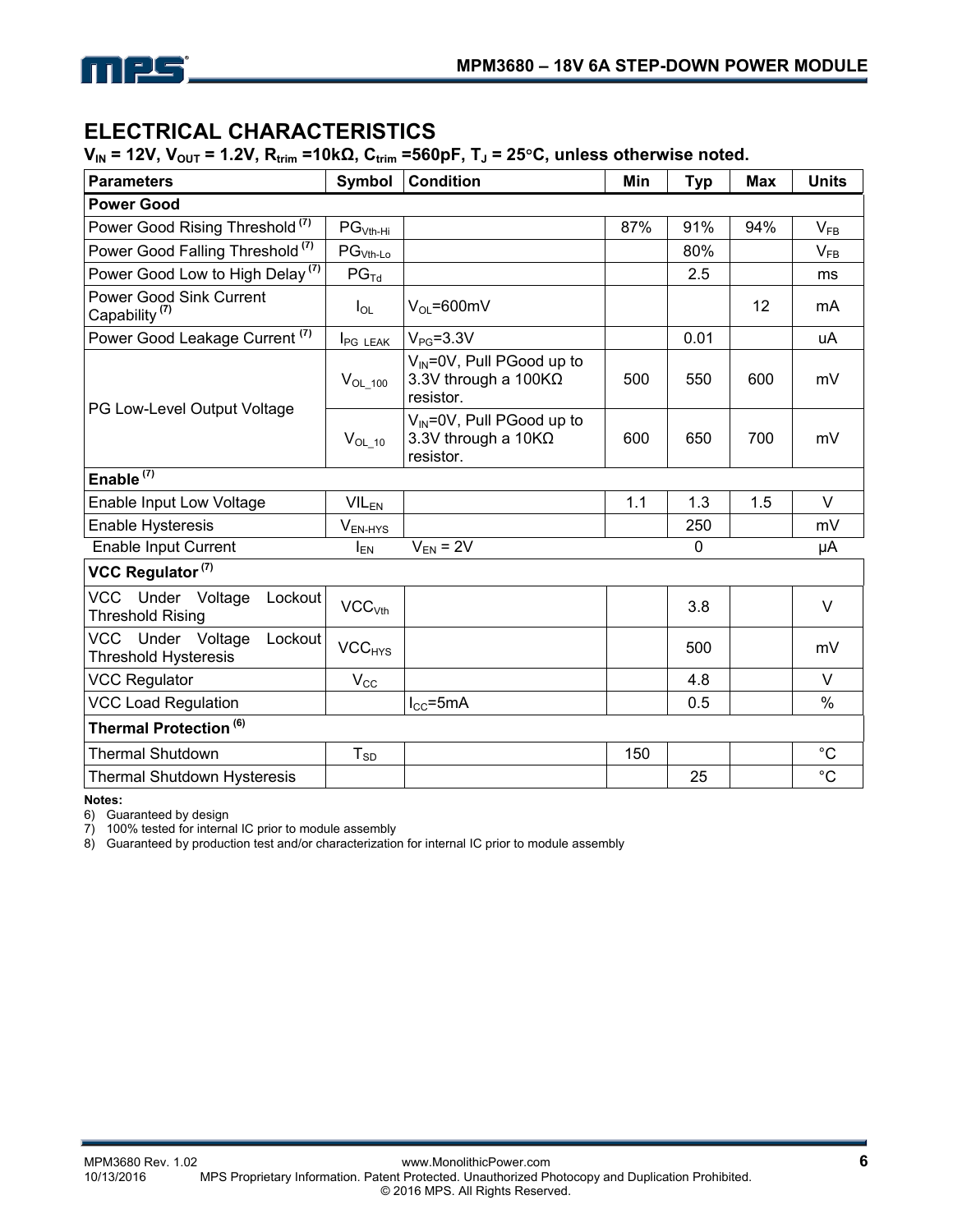

# **PIN FUNCTIONS**

| Pin#                    | <b>Name</b> | <b>Description</b>                                                                                                                                                                                                                                                                                       |
|-------------------------|-------------|----------------------------------------------------------------------------------------------------------------------------------------------------------------------------------------------------------------------------------------------------------------------------------------------------------|
| 1, 2, 47, 50,<br>52     | <b>AGND</b> | Analog/Signal Ground. It needs to be connected to GND on PCB layout.                                                                                                                                                                                                                                     |
| 3                       | >DC_trim    | Output Voltage DC Trimming. Connect this pin to pin DC trim first, and then to the<br>output voltage sense point through a resistor. The resistor value can be chosen<br>based on equation 1.                                                                                                            |
| 4, 6, 20, 26,<br>27, 37 | N/C         | Not connected. Keep these pins floating.                                                                                                                                                                                                                                                                 |
| 5                       | AC_trim     | Output Voltage AC Trimming. Connect these pins to the output through a capacitor.<br>The capacitor value can be chosen based on equation 2.                                                                                                                                                              |
| 7-19, 53, 54            | SW          | Switch Output. Keep them floating.                                                                                                                                                                                                                                                                       |
| 21-25, 55               | <b>VOUT</b> | Module voltage output node.                                                                                                                                                                                                                                                                              |
| 28-36,56                | <b>GND</b>  | System Power Ground. Reference ground of the regulated output voltage. PCB<br>layout requires extra care. Connect using wide PCB traces.                                                                                                                                                                 |
| 38-41, 57               | <b>VIN</b>  | Supply Voltage. Supply power to the internal MOSFET and regulator. The MPM3680<br>operates from a +2.5V to +18V input rail with 5V external bias and from a +4.5V to<br>+18V input rail with internal bias. It requires input decoupling capacitors. Connect<br>using wide PCB traces and multiple vias. |
| 42                      | >FREQ       | Frequency Set In. An internal 430K frequency set resistor is used if connecting this<br>pin to Pin FREQ<. Keep this pin floating if values other than 300K are needed.                                                                                                                                   |
| 43                      | EN          | Enable. Digital input that turns the regulator on or off. Drive EN high to turn on the<br>regulator, drive it low to turn it off. Connect EN to IN through a pull-up resistor or a<br>resistive voltage divider for automatic startup. Do not float this pin.                                            |
| 44                      | FREQ>       | Frequency Set Out. An internal 430K frequency set resistor is used if connecting this<br>pin to Pin FREQ>. If values other than 430K are needed, connect the resistor<br>between this pin and pin VIN.                                                                                                   |
| 45                      | DC trim>    | Output Voltage DC Trimming. Connect this pin to pin >DC trim first, and then to the<br>output voltage sense point through a resistor. The resistor value can be chosen<br>based on equation 1.                                                                                                           |
| 46                      | SS          | Soft Start. Floating this pin has the default 3ms SS time. The SS time can be<br>extended by connecting an external capacitor between SS and AGND pins.                                                                                                                                                  |
| 48                      | PG          | Power Good. The output is an open drain signal. Require a pull-up resistor to a DC<br>voltage to indicate high if the output voltage exceeds 91% of the nominal voltage.<br>There is a 2.5ms delay from FB $\geq$ 91% to PG goes high.                                                                   |
| 49                      | <b>VCC</b>  | Internal 4.8V LDO Output. Power the driver and control circuits. Keep this pin floating.<br>Applying a 5V external bias can disable the internal LDO to boost the efficiency.                                                                                                                            |
| 51                      | <b>BST</b>  | Bootstrap. Keep this pin floating.                                                                                                                                                                                                                                                                       |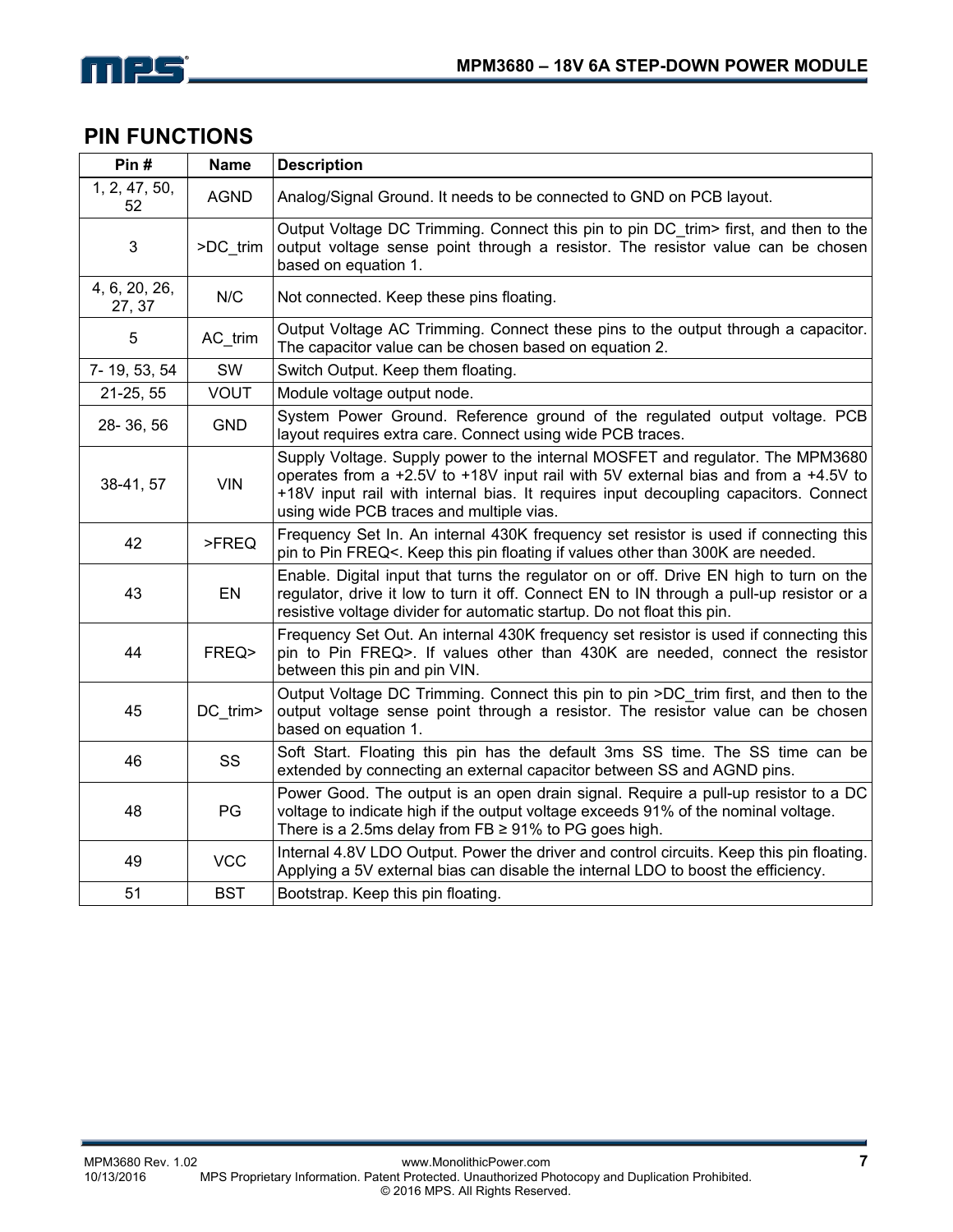

**TYPICAL CHARACTERISTICS**<br>V<sub>IN</sub>=12V, V<sub>OUT</sub>=1.2V, T<sub>A</sub>=25°C, unless otherwise noted.













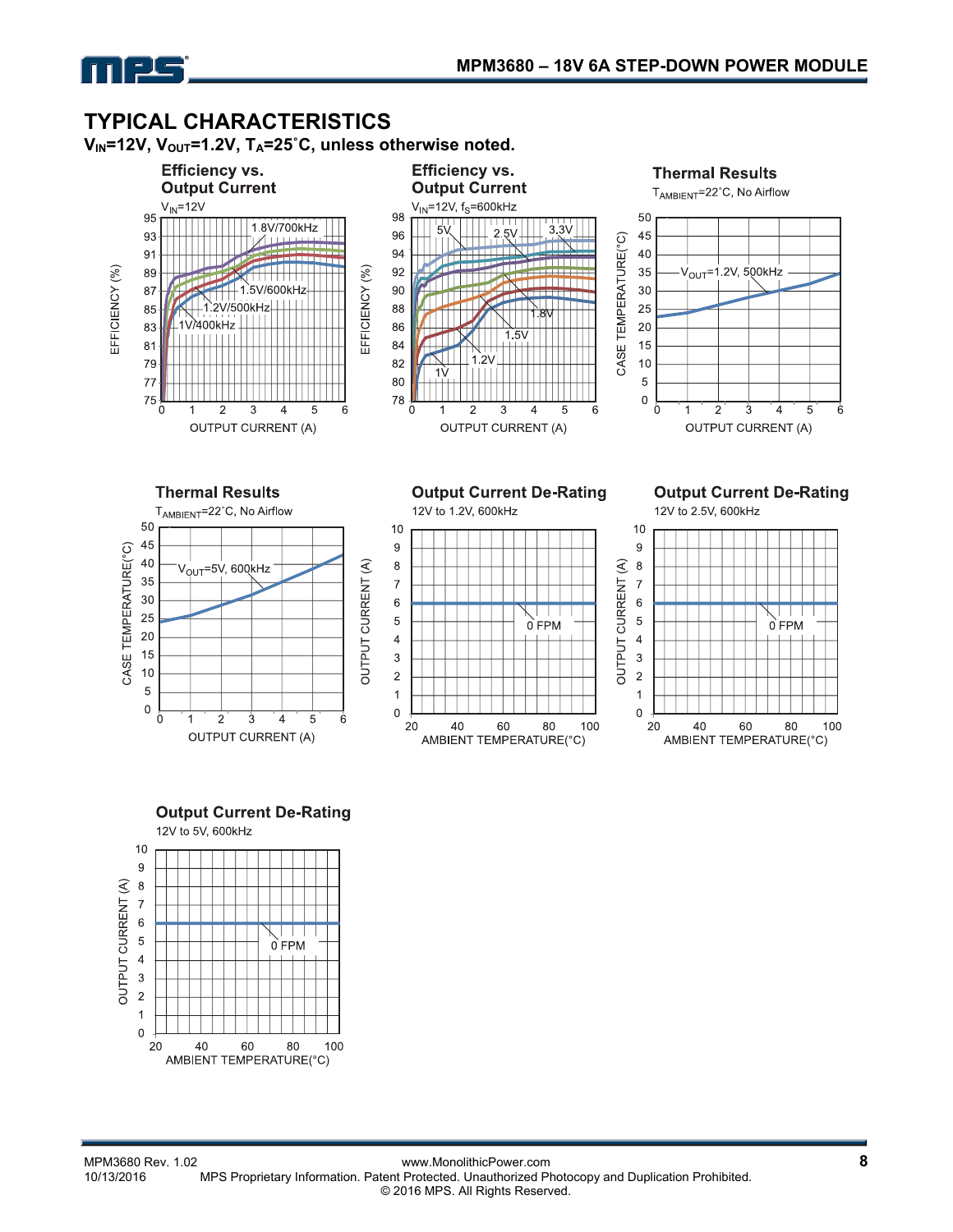

## **TYPICAL CHARACTERISTICS** *(continued)* V<sub>IN</sub>=12V, V<sub>OUT</sub>=1.2V, T<sub>A</sub>=25°C, unless otherwise noted.



**Power Up Through Input**  0A





6A

**Power Up Through Input** 





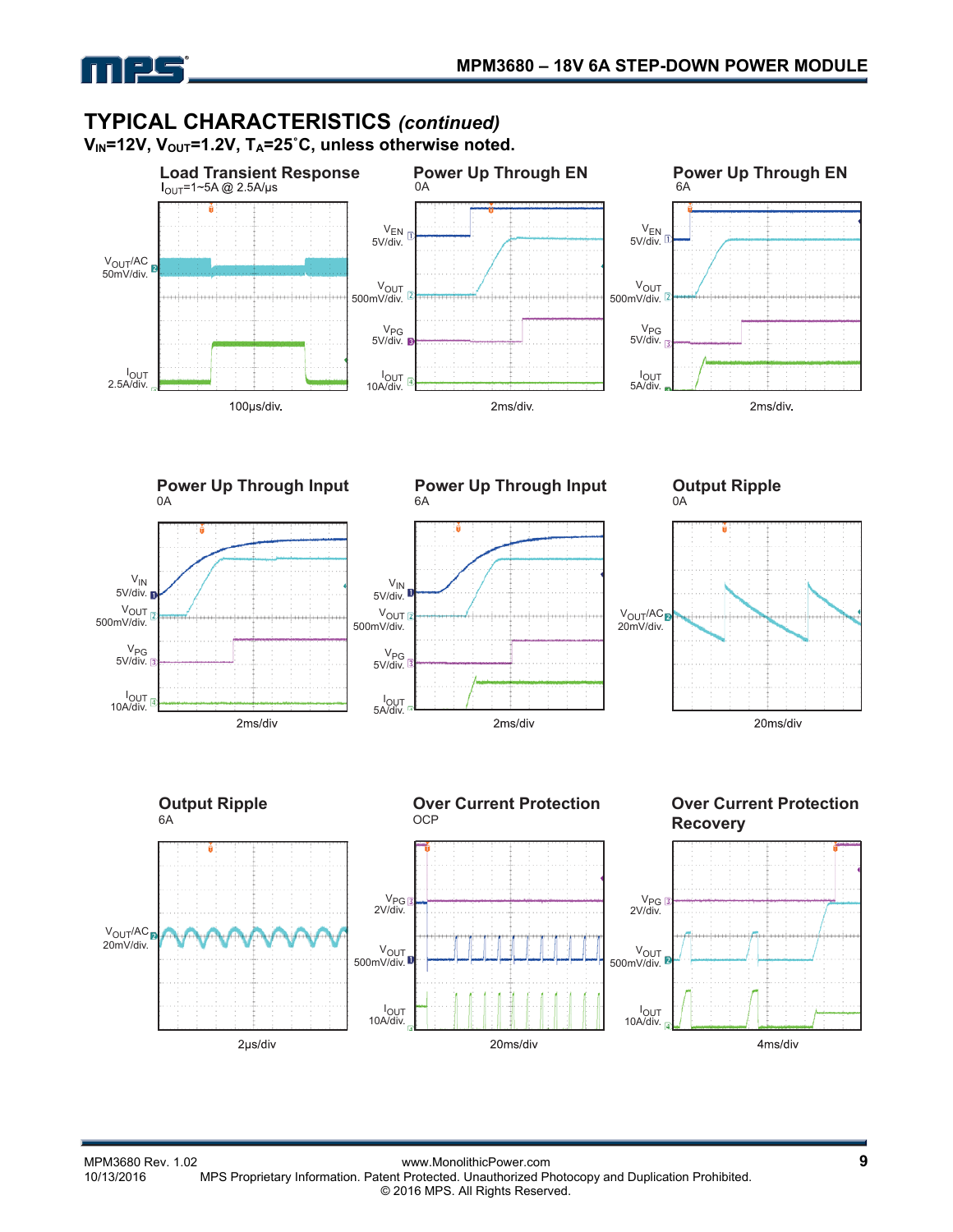

# **BLOCK DIAGRAM**

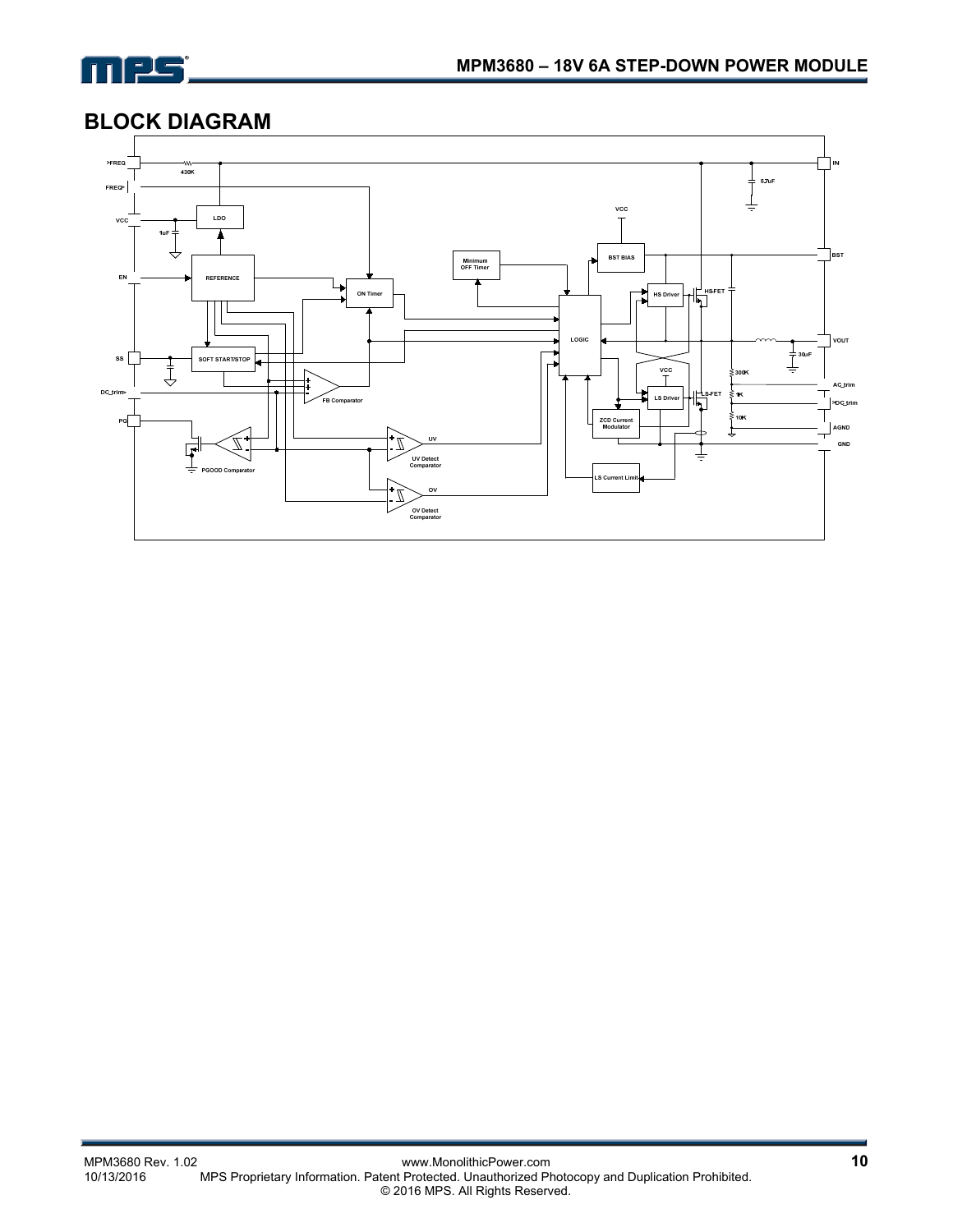

# **OPERATION**

## **Power Module Operation**

The MPM3680 is a high performance single output synchronous switching mode DC-to-DC power supply. It can deliver 6A continuous output current. The MPM3680 can provide an output voltage from 0.65V to 5V over a 4.5V to 18V (or 2.5V to 18V with 5V external VCC bias) wide input voltage range.

The MPM3680 is a complete power solution. It integrates a constant-on-time (COT) control DCto-DC regulator, power devices, an inductor, input/output capacitors and some other supporting resistors and small capacitors. It only needs as few as one external resistor and one external small capacitor to operate.

The MPM3680 is controlled by both the VCC voltage and the EN signal. It can only be turned on when both voltages are higher than the thresholds.

The switching frequency is determined by a frequency set resistor. The default switching frequency with the integrated resistor is shown in table 1. The default switching frequency increases with the output voltage. The switching frequency can also be programmed externally in the range of 200KHz to 1000KHz. The details can be found in the section of "SWITCHING FREQUENCY SETTING" on Page 12.

The MPM3680 utilizes constant-on-time control. It has sufficient stability margin with simple loop compensation. And it provides very good transient response with a wide range of output capacitors, even with all ceramic output capacitors.

The MPM3680 has a variable soft start timer to smooth-out the output voltage during start-up. The default (with SS pin floating) soft start timer is about 3ms. The soft-start time can be extended by adding a capacitor between SS pin and AGND pin.

## **PWM Operation**

The MPM3680 uses Constant-on-time (COT) control to provide a fast transient response and ease loop stabilization.

At the beginning of each cycle, the high-side MOSFET (HS-FET) turns ON when the feedback voltage  $(V_{FB})$  drops below the reference voltage  $(V_{REF})$ , which indicates an insufficient output voltage. The input voltage and the frequency-set resistor determine the ON period as follows:

$$
T_{ON}(ns) = \frac{6.1 \times R_{FREG}(k\Omega)}{V_{IN}(V) - 0.4}
$$
 (1)

After the ON period elapses, the HS-FET turns off. It turns ON again when  $V_{FB}$  drops below  $V_{RFF}$ . By repeating this operation, the converter regulates the output voltage to the desired level. The integrated low-side MOSFET (LS-FET) turns on when the HS-FET is OFF to minimize the conduction loss. There is a dead short (or shootthrough) between input and GND if both HS-FET and LS-FET turn on at the same time. A deadtime (DT) internally generated between HS-FET OFF and LS-FETON, or LS-FET OFF and HS-FET ON avoids shoot-through.

#### **Heavy-Load Operation**



**Figure 2—Heavy Load Operation** 

When the output current is high and the inductor current is always above zero amps, it is called continuous-conduction-mode (CCM). Figure 2 shows the CCM operation. When  $V_{FB}$  is below  $V_{RFF}$ , HS-FET turns on for a fixed interval determined by the one-shot on-timer as per equation 1. When the HS-FET turns off, the LS-FET turns on until the next period.

In CCM operation, the switching frequency is fairly constant and is also called PWM mode.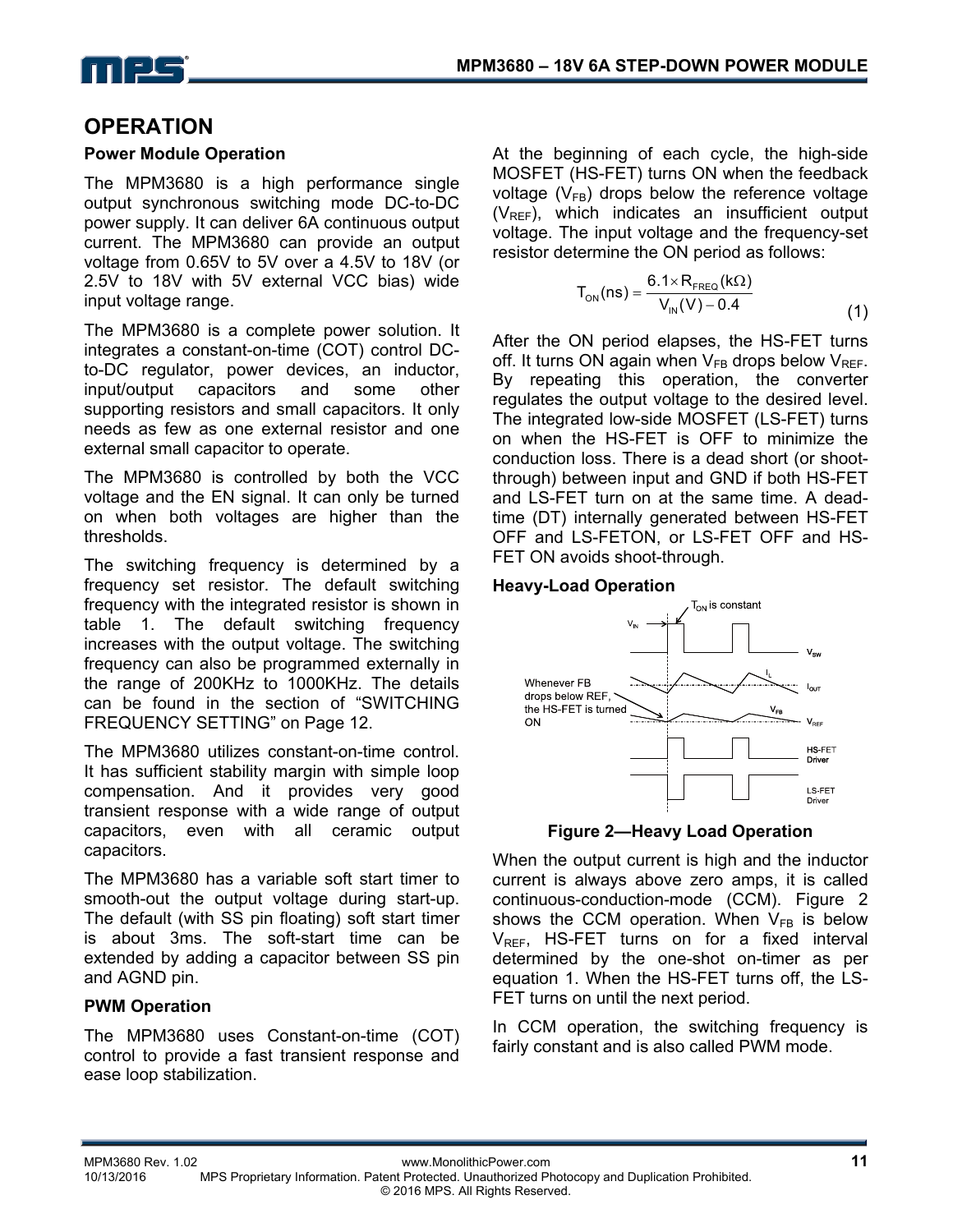

#### **Light-Load Operation**

As the load decreases, the inductor current decreases too. When the inductor current touches zero, the operation is transited from continuous-conduction-mode (CCM) to discontinuous-conduction-mode (DCM).

Figure 3 shows the light load operation. When  $V_{FB}$  drops below  $V_{REF}$ , HS-FET turns on for a fixed interval determined by the one- shot ontimer as per equation 1. When the HS-FET turns off, the LS-FET turns on until the inductor current reaches zero. In DCM operation, the  $V_{FB}$  does not reach  $V_{REF}$  when the inductor current is approaching zero. The LS-FET driver turns into tri-state (high Z) whenever the inductor current reaches zero. A current modulator takes over the control of LS-FET and limits the inductor current less than -1mA. Hence, the output capacitors discharge slowly to GND through LS-FET. As a result, this mode improves the efficiency greatly at light load condition. At this condition, the HS-FET does not turns ON as frequently as at heavy load condition. This is called pulse skip mode.

At light load or no load condition, the output drops very slowly and the MPM3680 reduces the switching frequency naturally and then achieves high efficiency at light load.



**Figure 3—Light Load Operation** 

As the output current increases from the light load condition, the current modulator regulates the operating period that becomes shorter. The HS-FET turns ON more frequently. Hence, the switching frequency increases correspondingly. The output current reaches the critical level when the current modulator time decreases to zero. The critical output current level can be determined as follows:

$$
I_{\text{OUT}} = \frac{(V_{\text{IN}} - V_{\text{OUT}}) \times V_{\text{OUT}}}{2 \times L \times F_{\text{SW}} \times V_{\text{IN}}}
$$
(2)

Where  $F_{SW}$  is the switching frequency.

The IC turns into PWM mode once the output current exceeds the critical level. After that, the switching frequency stays fairly constant over the output current range.

#### **Switching Frequency**

Selecting the switching frequency requires trading off between efficiency and component size. Low frequency operation increases efficiency by reducing MOSFET switching losses, but requires larger inductor and capacitor values to minimize the output voltage ripple.

The MPM3680 uses adaptive constant-on-time (COT) control to generate a fairly constant frequency at CCM condition, though the IC lacks a dedicated oscillator. The ON time of HSFET can be set by connecting a resistor between IN pin and FREQ pin. It's input voltage adaptive. So for a fixed output voltage, the switching frequency stays fairly constant. The switching frequency can be set internally and externally.

Figure 4 shows that the switching frequency is determined by the internal 430K resistor. The 430K resistor is connected to IN pin so that the input voltage is feed-forwarded to the one-shot ON-time timer. When operating in steady state at CCM, the duty ratio stays at  $V_{\text{OUT}}/V_{\text{IN}}$ , so the switching frequency is fairly constant over the input voltage range. The switching frequency can be determined by equation 3:



$$
F_{\text{SW}}(\text{kHz}) = \frac{10^6}{\frac{6.1 \times 430(\text{k}\Omega)}{V_{\text{IN}}(V) - 0.4} \times \frac{V_{\text{IN}}(V)}{V_{\text{OUT}}(V)} + T_{\text{DELAY}}(\text{ns})}
$$
(3)

Where  $T_{\text{DELAY}}$  is the comparator delay of about 5ns.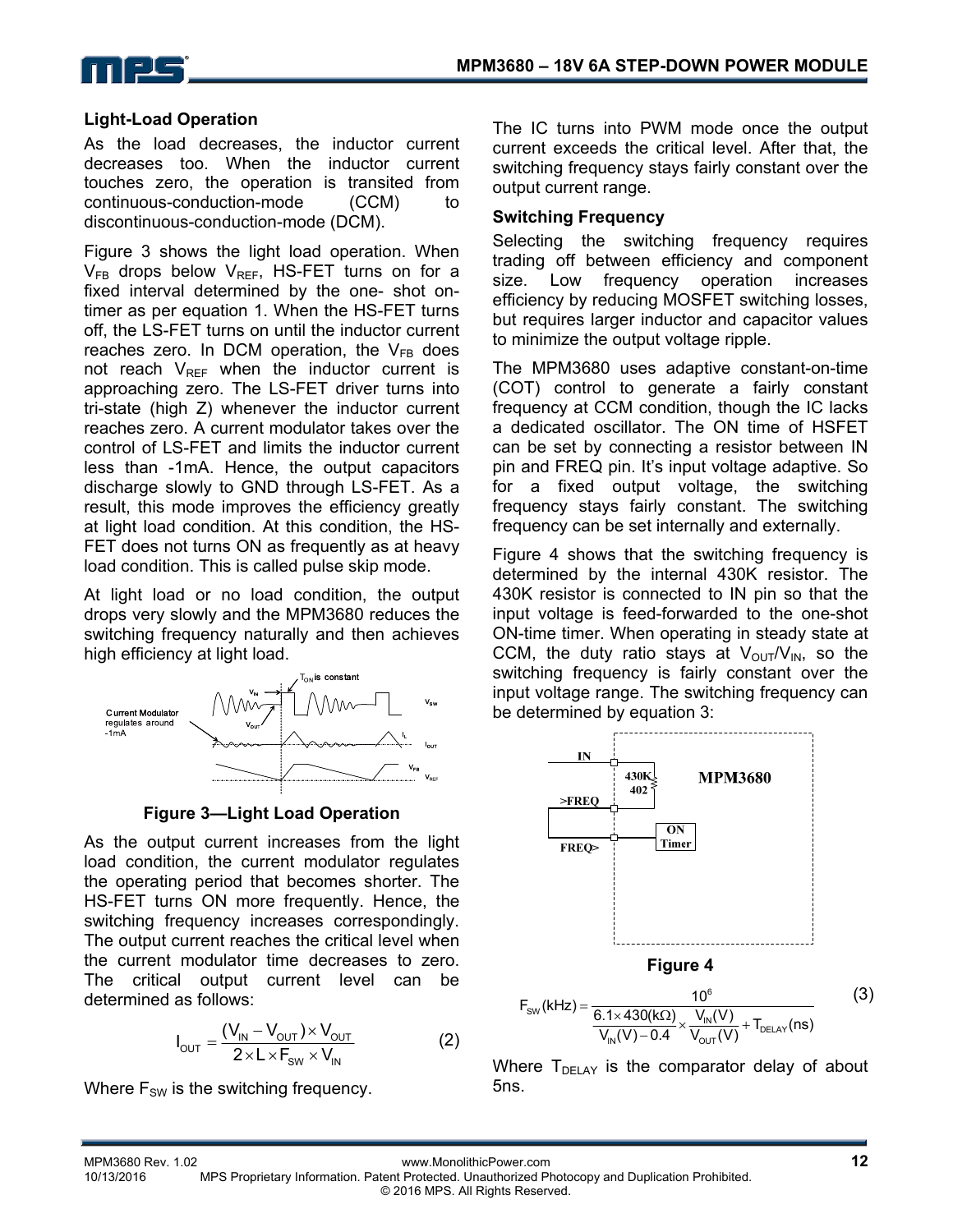

Table 1 shows the switching frequency with different common output voltages:

| <b>Vo (V)</b> | fs(KHz) |  |  |
|---------------|---------|--|--|
|               | 400     |  |  |
| 12            | 500     |  |  |
| 1.5           | 600     |  |  |
| 1.8           | 700     |  |  |



If a switching frequency other than those listed in Table 1 is desired, an external frequency set resistor can be connected as shown in figure 5:



**Figure 5** 

The switching frequency can be estimated through equation (4) as follows:

$$
F_{\text{SW}}(k \text{ Hz}) = \frac{10^6}{\frac{6.1 \times R_{\text{FREG}}(k \Omega)}{V_{\text{IN}}(V) - 0.4} \times \frac{V_{\text{IN}}(V)}{V_{\text{OUT}}(V)} + T_{\text{DELAY}}(ns)}} \tag{4}
$$

Where  $T_{\text{DELAY}}$  is the comparator delay of about 5ns.

Typically, the MPM3680 is set to 200kHz to 1MHz applications. Thanks to its monolithic structure, the MPM3680 is optimized to operate at high switching frequencies at high efficiency. High switching frequencies allow for physically smaller LC filter components to reduce the PCB footprint.

## **Configuring the EN Control**

 The power module turns on when EN goes high; conversely it turns off when EN goes low. Do not float the pin.

For automatic start-up, pull the EN pin up to input voltage through a resistive voltage divider. Choose the values of the pull-up resistor  $(R_{UP}$ from the IN pin to the EN pin) and the pull-down

resistor  $(R_{DOWN}$  from the EN pin to GND) to determine the automatic start-up voltage:

$$
V_{IN-STAT} = 1.5 \times \frac{(R_{UP} + R_{DONN})}{R_{DONN}}(V)
$$
 (5)

For example, for  $R_{UP}$ =100kΩ and  $R_{DOWN}$ =51kΩ, the  $V_{IN-STATE}$  is set at 4.44V.

To reduce noise, add a 10nF ceramic capacitor from EN to GND.

An internal zener diode on the EN pin clamps the EN pin voltage to prevent running away. The maximum pull up current (assuming the worst case 6V for the internal zener clamp) should be limited to 1mA or less.

Therefore, when driving EN with an external logic signal, the driving voltage should be less than 6V. When connecting EN to IN through a pull-up resistor or a resistive voltage divider, select a resistance that ensures a maximum pull-up current of 1mA.

If using a resistive voltage divider and  $V_{\text{IN}}$ exceeds 6V, then the minimum resistance for the pull-up resistor  $R_{UP}$  should meet:

$$
\frac{V_{\text{IN}} - 6V}{R_{\text{UP}}} - \frac{6V}{R_{\text{DOWN}}} \le 1 \text{mA}
$$
 (6)

With only  $R_{UP}$  (the pull-down resistor,  $R_{DOWN}$ , is not connected), then the VCC UVLO threshold determines  $V_{IN-STATE}$  so the minimum resistor value is:

$$
R_{_{UP}} \ge \frac{V_{\text{IN}} - 6V}{1mA} (\Omega) \tag{7}
$$

A typical pull-up resistor is 100kΩ.

# **VCC Power Supply**

The MPM3680 has an internal VCC LDO to supply the power to the internal circuits and drives the power devices. This VCC LDO is derived from the input supply. To ensure proper operation, the minimum input voltage should be 4.5V.

An external 5V VCC bias can disable the internal LDO. In this case, Vin can be as low as 2.5V. The efficiency can be higher with external 5V VCC bias. Figure 6 shows the comparison.

MPM3680 Rev. 1.02 www.MonolithicPower.com **13** MPS Proprietary Information. Patent Protected. Unauthorized Photocopy and Duplication Prohibited. © 2016 MPS. All Rights Reserved.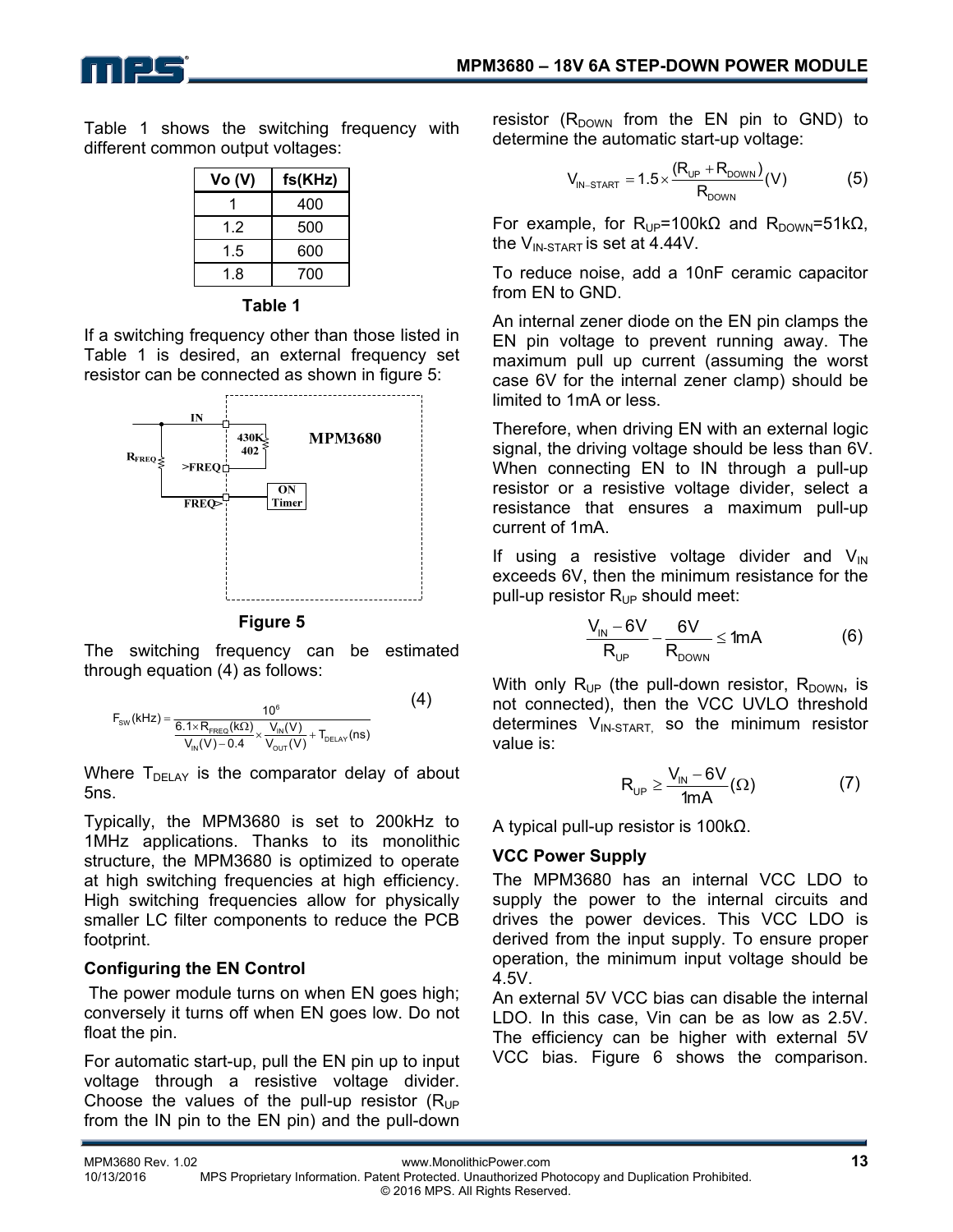



## **Soft Start**

The MPM3680 employs a soft start (SS) mechanism to ensure a smooth output during power-up. When the EN pin goes high, an internal current source (20μA) charges the SS capacitor. The SS capacitor voltage takes over the REF voltage to the PWM comparator. The output voltage smoothly ramps up with the SS voltage. Once the SS voltage reaches the REF voltage, it continues ramping up while  $V_{REF}$  takes over the PWM comparator. At this point, soft start finishes and the device enters steady state operation.

An internal 100nF SS capacitor is used. So the default (with SS pin floating) SS time can be estimated as:

$$
T_{SS}(ms) = \frac{100(nF) \times V_{REF}(V)}{I_{SS}(uA)}
$$
 (8)

So the default SS time is about 3ms.

If longer SS time is needed, an external SS capacitor can be added between SS pin and AGND pin. The external capacitor value can be determined as follows:

$$
C_{SS}(nF) = \frac{T_{SS}(ms) \times I_{SS}(uA)}{V_{REF}(V)} - 100(nF)
$$
 (9)

## **Pre-Bias Startup**

The MPM3680 has been designed for monotonic startup into pre-biased loads. If the output is prebiased to a certain voltage during startup, the IC will disable switching for both high-side and lowside switches until the voltage

on the soft-start capacitor exceeds the sensed output voltage at the FB pin.

## **Power Good (PG)**

The MPM3680 has a power-good (PG) output. The PG pin is the open drain of a MOSFET. Connect it to VCC or some other voltage source that measures less than 5.5V through a pull-up resistor (typically 100kΩ). After applying the input voltage, the MOSFET turns on so that the PG pin is pulled to GND before the SS is ready. After the FB voltage reaches 91% of the REF voltage, the PG pin is pulled high after a 2.5ms delay.

When the FB voltage drops to 80% of the REF voltage or exceeds 120% of the nominal REF voltage, the PG pin is pulled low.

If the input supply fails to power the MPM3680, the PG pin is also pulled low even though this pin is tied to an external DC source through a pull-up resistor.

## **Over-Current Protection (OCP)**

The MPM3680 features two current limit levels for over-current conditions: low-side valley current limit and low-side negative current limit.

*Low-Side Valley Current Limit*: The device monitors the inductor current during the LS-FET ON state. If the LS-FET sourcing current is higher than the internal positive-valley-current limit, the HS-FET remains OFF and the LS-FET remains ON for the next ON time. When the LS-FET sourcing current drops below the valley current limit, then the LS-FET turns off and the HS-FET turns on again.

The MPM3680 enters OCP non-latch protection mode if the LS-FET sourcing valley current keeps exceeding the valley current limit for a certain period of time. During OCP, the device tries to recover from the over-current fault with hiccup mode: the chip disables the output power stage, discharges the soft-start capacitor and then automatically retries soft-start. The device repeats this operation cycle as long as the overcurrent condition still exists. When the overcurrent condition disappears, the MPM3680 initiates a new SS to rise back to regulation level.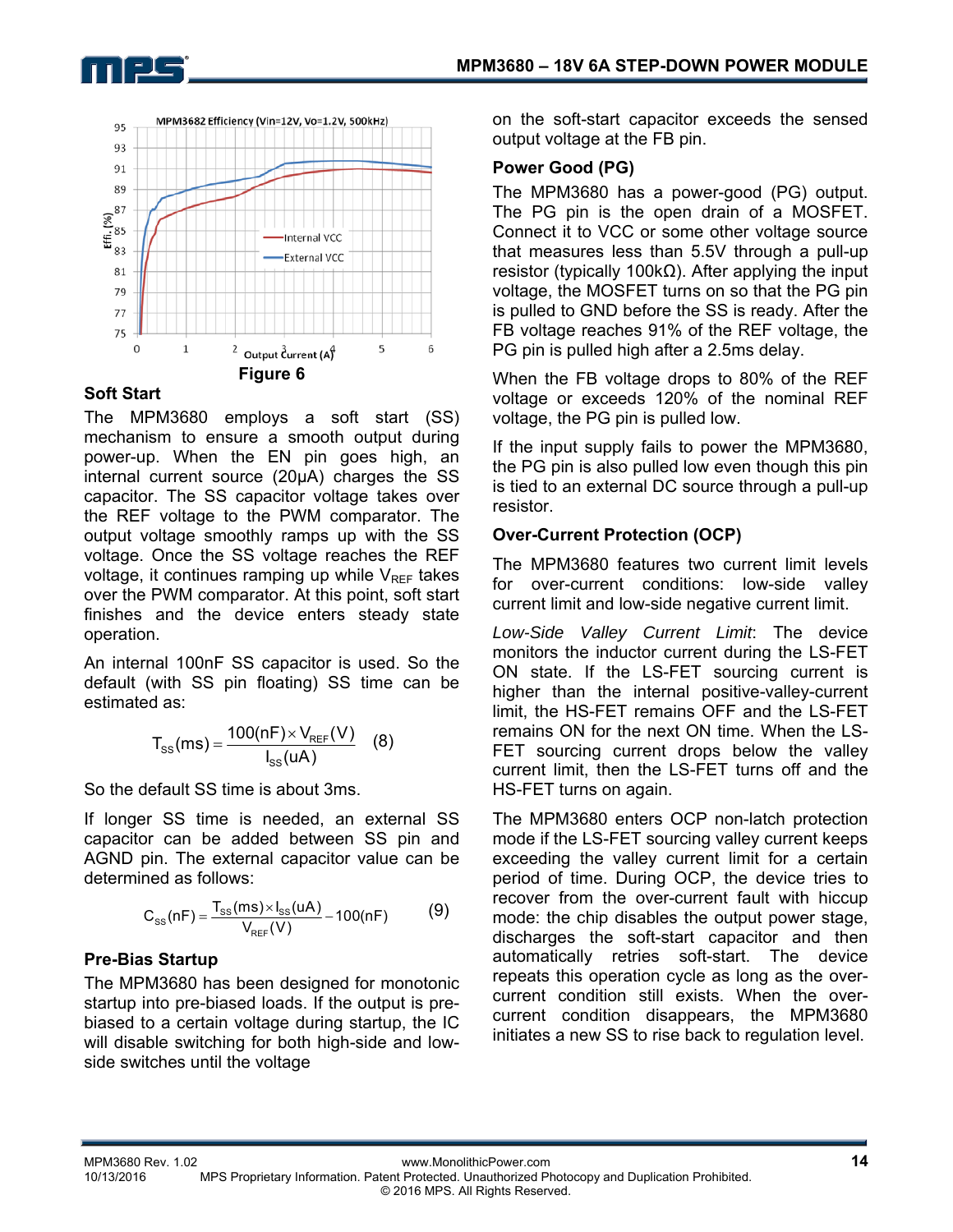

*Low-Side Negative Current Limit*: If the sensed LS-FET negative current exceeds the negative current limit, the LS-FET turns off immediately and stays OFF for the remainder of the OFF period. In this situation, both MOSFETs are OFF until the end of a fixed interval. The HS-FET body diode conducts the inductor current for the fixed time.

## **Over -Voltage Protection (OVP)**

The MPM3680 monitors the output voltage using the FB pin connected to the tap of a resistor divider to detect over-voltage. It provides nonlatch OVP mode.

If the FB voltage exceeds the nominal REF voltage but remains lower than 120% of the REF voltage (0.611V), both MOSFETs are off.

If the FB voltage exceeds 120% of the REF voltage but remains below 130%, the LS-FET turns on while the HS-FET remains off. The LS-FET remains on until the FB voltage drops below 110% of the REF voltage or the low-side negative current limit is hit.

If the FB voltage exceeds 130% of the REF voltage, it enters a non-latch mode. The LS-FET remains on until the FB voltage drops below 110% of the REF voltage, and the MPM3680 initiates a new SS to rise back to regulation level and operates normally again.

## **UVLO protection**

The MPM3680 has under-voltage lock-out protection (UVLO). When the VCC voltage exceeds the UVLO rising threshold, the MPM3680 powers up. It shuts off when the VCC voltage falls below the UVLO falling threshold voltage. This is non-latch protection. The MPM3680 is disabled when the VCC voltage falls below 3.3 V. If an application requires a higher UVLO threshold, use the two external resistors connected to the EN pin as shown in Figure 9 to adjust the startup input voltage. For best results, use the enable resistors to set the input voltage falling threshold  $(V_{STOP})$  above 3.6 V. Set the rising threshold  $(V_{STAT})$  to provide enough hysteresis to account for any input supply variations.



**Figure 7—Adjustable UVLO Threshold** 

#### **Thermal Shutdown**

The MPM3680 has thermal shutdown. The IC internally monitors the junction temperature. If the junction temperature exceeds the threshold value (minimum 150ºC), the converter shuts off. This is a non-latch protection. There is about 25ºC hysteresis. Once the junction temperature drops to about 125ºC, it initiates a soft startup.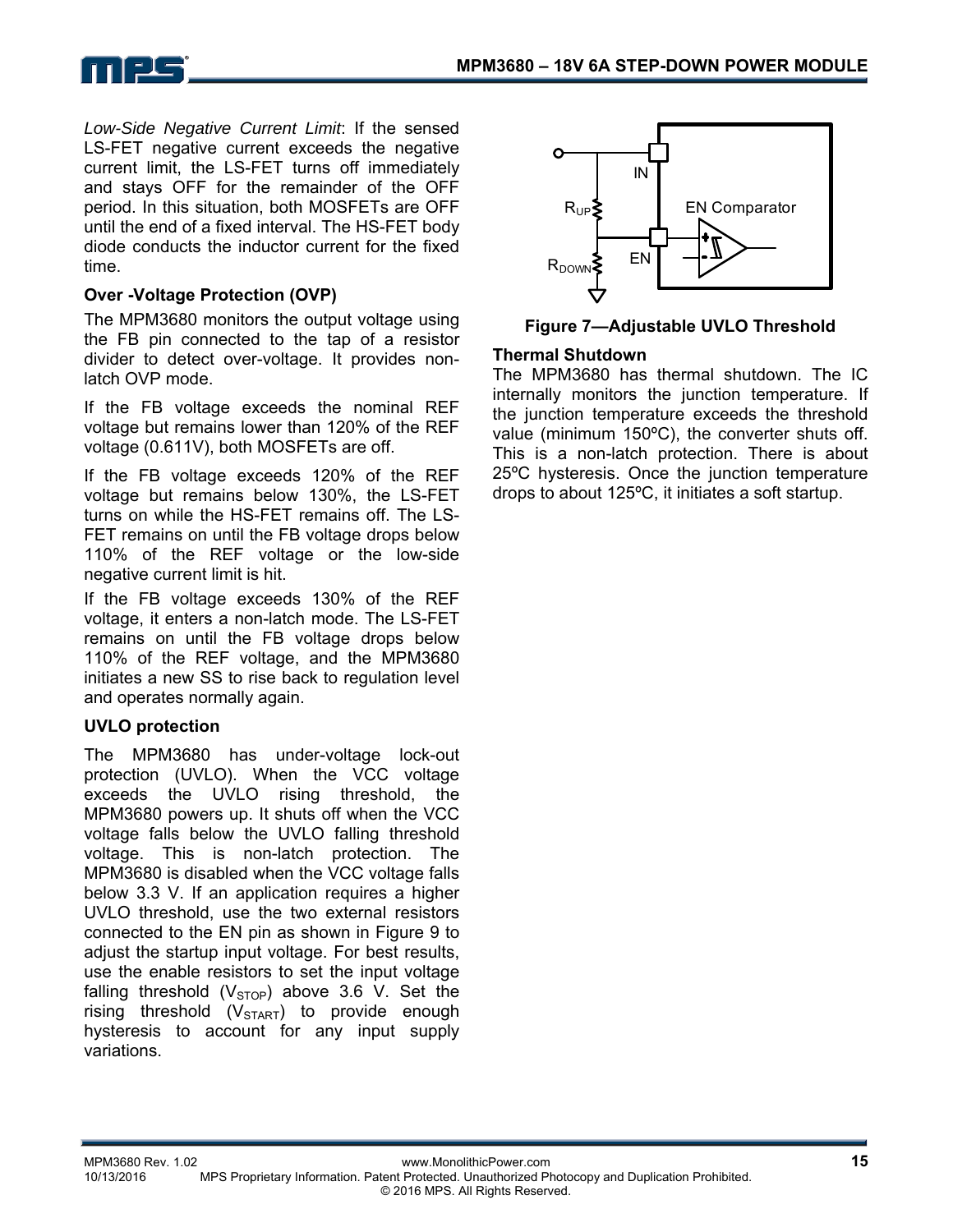



# **APPLICATION INFORMATION**

#### **Setting the Output Voltage-Small ESR Capacitors**

When the output capacitors are all ceramic capacitors or capacitors with small ESR, external RAMP is injected through the R/C network across the inductor. The circuit connection is as follows:



**Figure 8** 

Here is the procedure to find the values for Ctrim and Rtrim:

a) Determine the Ton

$$
T_{ON}(ns) = \frac{5.3 \times R_{FREQ}(K\Omega)}{V_{IN}(V) - 0.4}
$$
 (10)

b) Determine Ctrim. Choose a  $V_{RAMP}$  around 10mV-30mV for most of the applications.

$$
C_{TRIM}(pF) = \frac{V_{IN}(V) - V_{OUT}(V)}{R_{3}(K\Omega) \times V_{RAMP}(V)} \times T_{ON}(ns)
$$
 (11)

c) Find the average feedback voltage  $V_{FB}$ 

$$
V_{FB_{\perp} \text{AVG}}(V) = V_{REF}(V) + \frac{V_{RAMP}(V)}{2}
$$
 (12)

d) Calculate Rtrim to get the desired output voltage:

$$
R_o(K\Omega) = \left(\frac{V_{\text{OUT}}(V)}{V_{\text{FB_AVG}}(V)} - 1\right) \times 10(K\Omega) \tag{13}
$$

$$
R_{TRIM}(K\Omega) = \frac{R_o(K\Omega) \times 300(K\Omega)}{300(K\Omega) - R_o(K\Omega)}
$$
(14)

#### **Setting the Output Voltage-Large ESR Capacitors**

If one or more piece of the output capacitors have large ESR, then there is no need of external RAMP. Otherwise, it'll generate group pulses at

light load conditions. The Ctrim is still recommended to boost the phase margin of the system. A value between 100pF and 2.2nF is recommended. The circuit connection can be made as the following:



#### **Figure 9**

The Rtrim can be determined as follows to obtain the desired output voltage:

$$
R_{TRIM}(K\Omega) = \frac{V_{OUT} - V_{REF}}{V_{REF}} \times 10
$$
 (15)

### **Input Capacitor**

The input current to the step-down power module is discontinuous, and therefore, it requires a capacitor to supply the AC current to the stepdown power module while maintaining the DC input voltage. Use ceramic capacitors for best performance. During layout, Place the input capacitors as close to the IN and GND pins as possible.

The capacitance can vary significantly with temperature. Use capacitors with X5R or X7R ceramic dielectrics because they are fairly stable over a wide temperature range.

The capacitors must also have a ripple current rating that exceeds the converter's maximum input ripple current. Estimate the input ripple current as follows:

$$
I_{\text{CIN}} = I_{\text{OUT}} \times \sqrt{\frac{V_{\text{OUT}}}{V_{\text{IN}}} \times (1 - \frac{V_{\text{OUT}}}{V_{\text{IN}}})}
$$
(16)

The worst-case condition occurs at  $V_{IN} = 2V_{OUT}$ , where:

$$
I_{\text{CIN}} = \frac{I_{\text{OUT}}}{2} \tag{17}
$$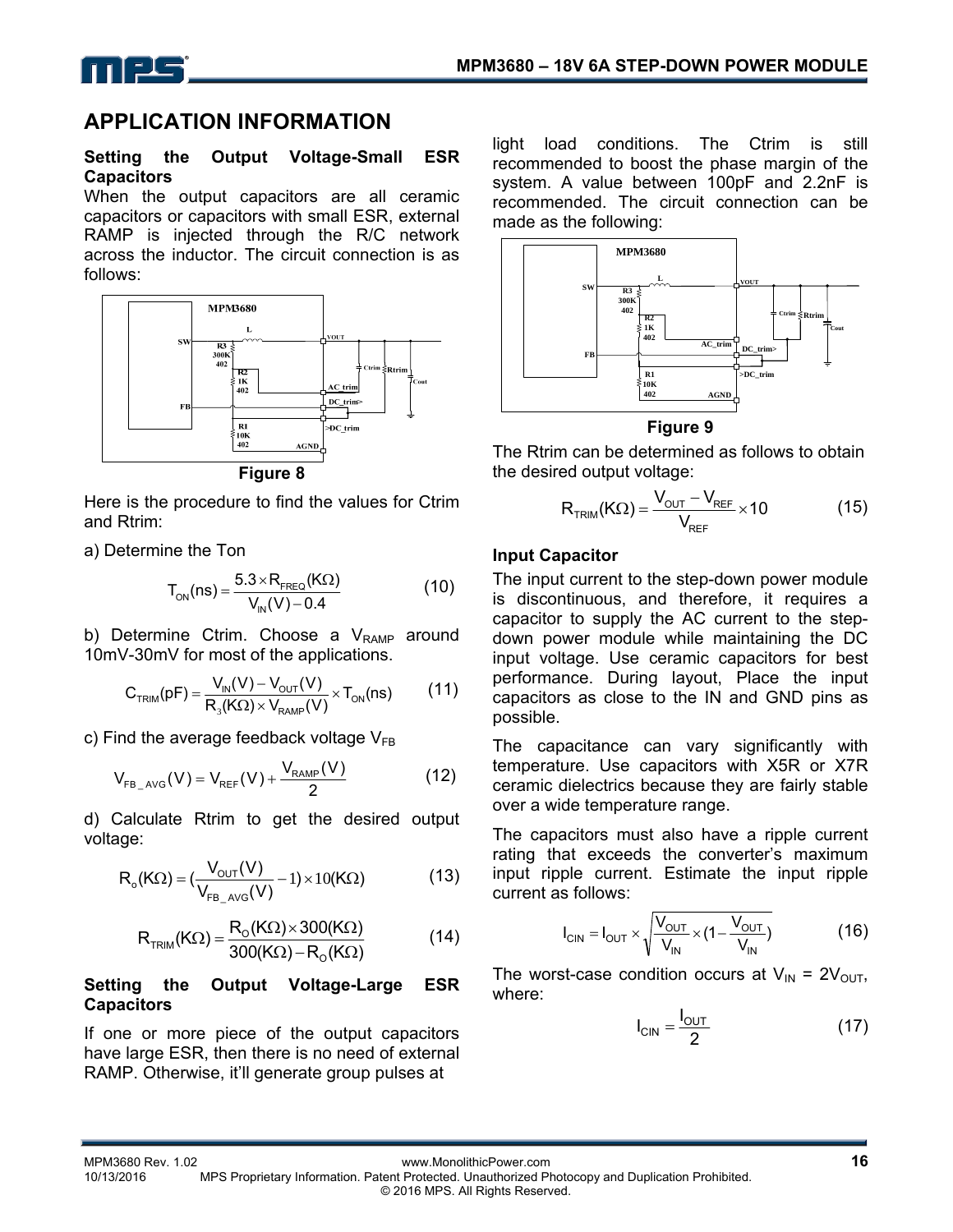

For simplification, choose an input capacitor with an RMS current rating that exceeds half the maximum load current.

The input capacitance value determines the converter input voltage ripple. Select a capacitor value that meets any input voltage ripple requirements.

Estimate the input voltage ripple as follows:

$$
\Delta V_{IN} = \frac{I_{OUT}}{F_{SW} \times C_{IN}} \times \frac{V_{OUT}}{V_{IN}} \times (1 - \frac{V_{OUT}}{V_{IN}})
$$
(18)

The worst-case condition occurs at  $V_{IN} = 2V_{OUT}$ , where:

$$
\Delta V_{IN} = \frac{1}{4} \times \frac{I_{OUT}}{F_{SW} \times C_{IN}}
$$
(19)

#### **PCB Layout Recommendations**

1. Place the input/output capacitors on the same side of the MPM3680, and as close to the MPM3680 package as possible.

2. A solid system ground layer is required to be placed immediately below the surface layer with the MPM3680.

3. Thermal VIAs (18 mil diameter and 8 mil hole size) are required to be placed underneath the GND, IN and VOUT pads, as well as the edges of the MPM3680 and the input/output capacitors.

4. Keep the DC trim traces as short as possible.



**Figure 10**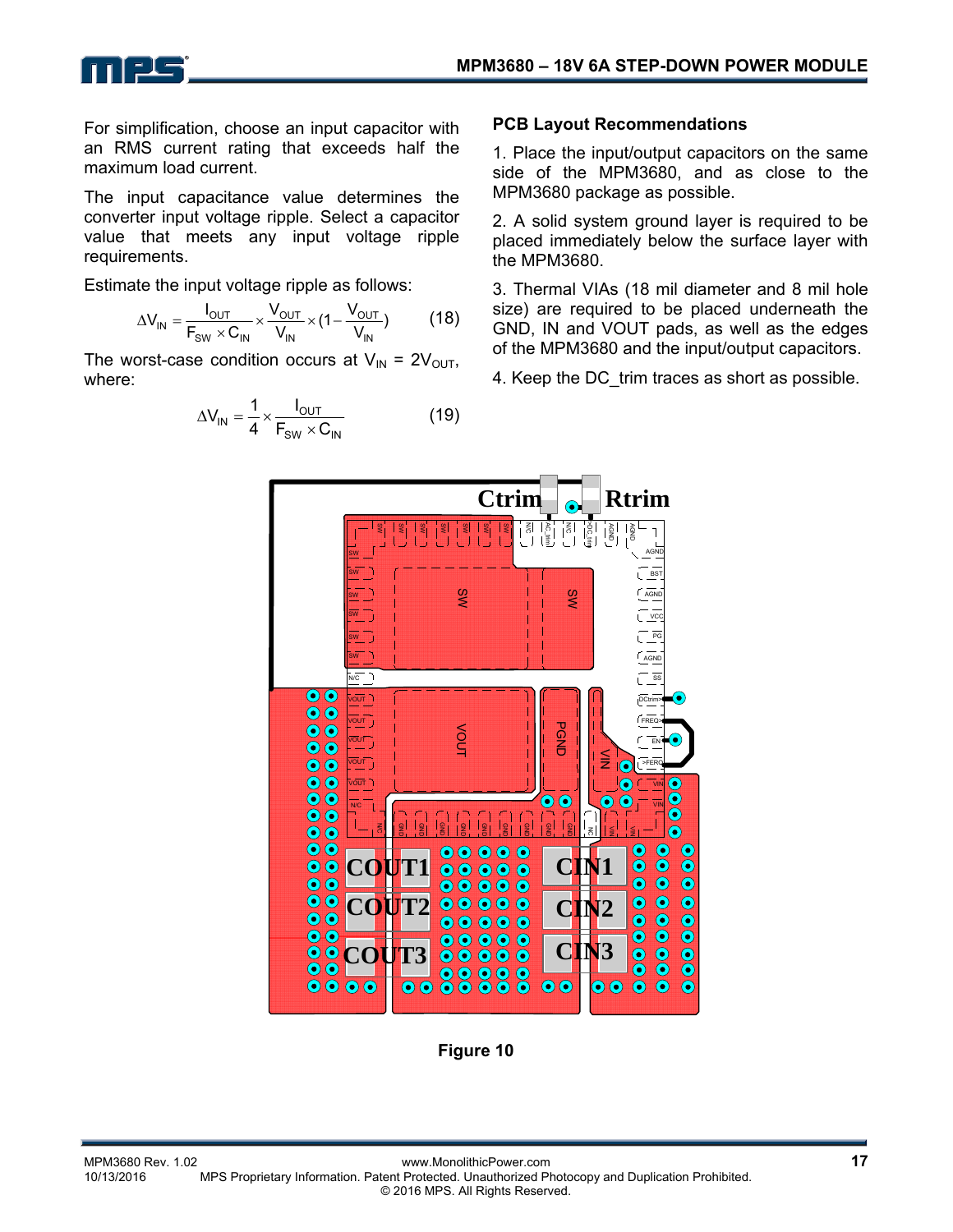

## **Typical Design Parameter Table**

The following table (Table 2) includes the recommended component values for typical designs.

| Ref                     | Vin $(V)$ | Vout $(V)$   | Rtrim ( $K\Omega$ ) | Ctrim (pF) | Rfreq ( $K\Omega$ ) | fs (KHz) | Cout (uF) | Ripple (mV) |
|-------------------------|-----------|--------------|---------------------|------------|---------------------|----------|-----------|-------------|
| 1                       | 12        | 1            | 6.49                | 560        | <b>NS</b>           | 400      | 5X47      | 11.6        |
| $\overline{2}$          | 12        | $\mathbf{1}$ | 6.49                | 560        | <b>NS</b>           | 400      | 3X47      | 16.4        |
| 3                       | 12        | 1            | 6.49                | 560        | 300                 | 600      | 5X47      | 5.0         |
| $\overline{\mathbf{4}}$ | 12        | $\mathbf{1}$ | 6.49                | 560        | 300                 | 600      | 3X47      | 7.6         |
| 5                       | 12        | $\mathbf{1}$ | 6.49                | 220        | 178                 | 1000     | 3X47      | 3.8         |
| 6                       | 12        | $\mathbf{1}$ | 6.49                | 330        | 178                 | 1000     | 5X47      | 2.2         |
| $\overline{7}$          | 12        | 1.2          | 10                  | 560        | 649                 | 300      | 5X47      | 24.0        |
| 8                       | 12        | 1.2          | 10                  | 560        | 649                 | 300      | 3X47      | 38.4        |
| 9                       | 12        | 1.2          | 10                  | 560        | <b>NS</b>           | 500      | 5X47      | 11.2        |
| 10                      | 12        | 1.2          | 10                  | 560        | <b>NS</b>           | 500      | 3X47      | 14.8        |
| 11                      | 12        | 1.2          | 10                  | 270        | 200                 | 1000     | 5X47      | 3.2         |
| 12                      | 12        | 1.2          | 10                  | 270        | 200                 | 1000     | 3X47      | 4.6         |
| 13                      | 12        | 1.5          | 15                  | 680        | 806                 | 300      | 5X47      | 32.8        |
| 14                      | 12        | $1.5\,$      | 15                  | 680        | 806                 | 300      | 3X47      | 46.0        |
| 15                      | 12        | 1.5          | 15                  | 560        | <b>NS</b>           | 600      | 5X47      | 8.4         |
| 16                      | 12        | 1.5          | 15                  | 560        | <b>NS</b>           | 600      | 3X47      | 11.6        |
| 17                      | 12        | $1.5\,$      | 15.8                | 330        | 243                 | 1000     | 5X47      | 5.8         |
| 18                      | 12        | 1.5          | 15.8                | 330        | 243                 | 1000     | 3X47      | $7.0$       |
| 19                      | 12        | 1.8          | 21                  | 560        | 750                 | 400      | 5X47      | 25.4        |
| 20                      | 12        | 1.8          | 21                  | 560        | 750                 | 400      | 3X47      | 49.6        |
| 21                      | 12        | 1.8          | 21                  | 560        | <b>NS</b>           | 750      | 5X47      | 7.6         |
| 22                      | 12        | 1.8          | 21                  | 560        | <b>NS</b>           | 750      | 3X47      | 9.4         |
| 23                      | 12        | 1.8          | 21                  | 470        | 301                 | 1000     | 5X47      | 8.8         |
| 24                      | 12        | 1.8          | 21                  | 330        | 301                 | 1000     | 3X47      | 12.4        |
| 25                      | 12        | 2.5          | 34                  | 680        | 1000                | 400      | 5X47      | 34.2        |
| 26                      | 12        | 2.5          | 34                  | 680        | 1000                | 400      | 3X47      | 46.4        |
| 27                      | 12        | 2.5          | 35.7                | 680        | 698                 | 600      | 5X47      | 18.8        |
| 28                      | 12        | 2.5          | 35.7                | 680        | 698                 | 600      | 3X47      | 25.2        |
| 29                      | 12        | 2.5          | 34                  | 330        | 432                 | 1000     | 5X47      | 9.8         |
| 30                      | 12        | $2.5$        | 34                  | 270        | 432                 | 1000     | 3X47      | 13.0        |
| 33                      | 12        | 3.3          | 49.9                | 330        | 909                 | 600      | 5X47      | 31.6        |
| 34                      | 12        | 3.3          | 49.9                | 330        | 909                 | 600      | 7X47      | 21.2        |
| 35                      | 12        | 3.3          | 49.9                | 270        | 549                 | 1000     | 5X47      | 6.0         |
| 36                      | 12        | 3.3          | 49.9                | 270        | 549                 | 1000     | 3X47      | 10.2        |
| 39                      | 12        | 5            | 90.9                | 390        | 1350                | 600      | 5X47      | 49.2        |
| 40                      | 12        | 5            | 90.9                | 390        | 1350                | 600      | 7X47      | 36.0        |
| 41                      | 12        | 5            | 90.9                | 180        | 909                 | 1000     | 5X47      | 20.8        |
| 42                      | 12        | 5            | 90.9                | 150        | 909                 | 1000     | 3X47      | 28.8        |

**Table 2: Typical Design Examples**